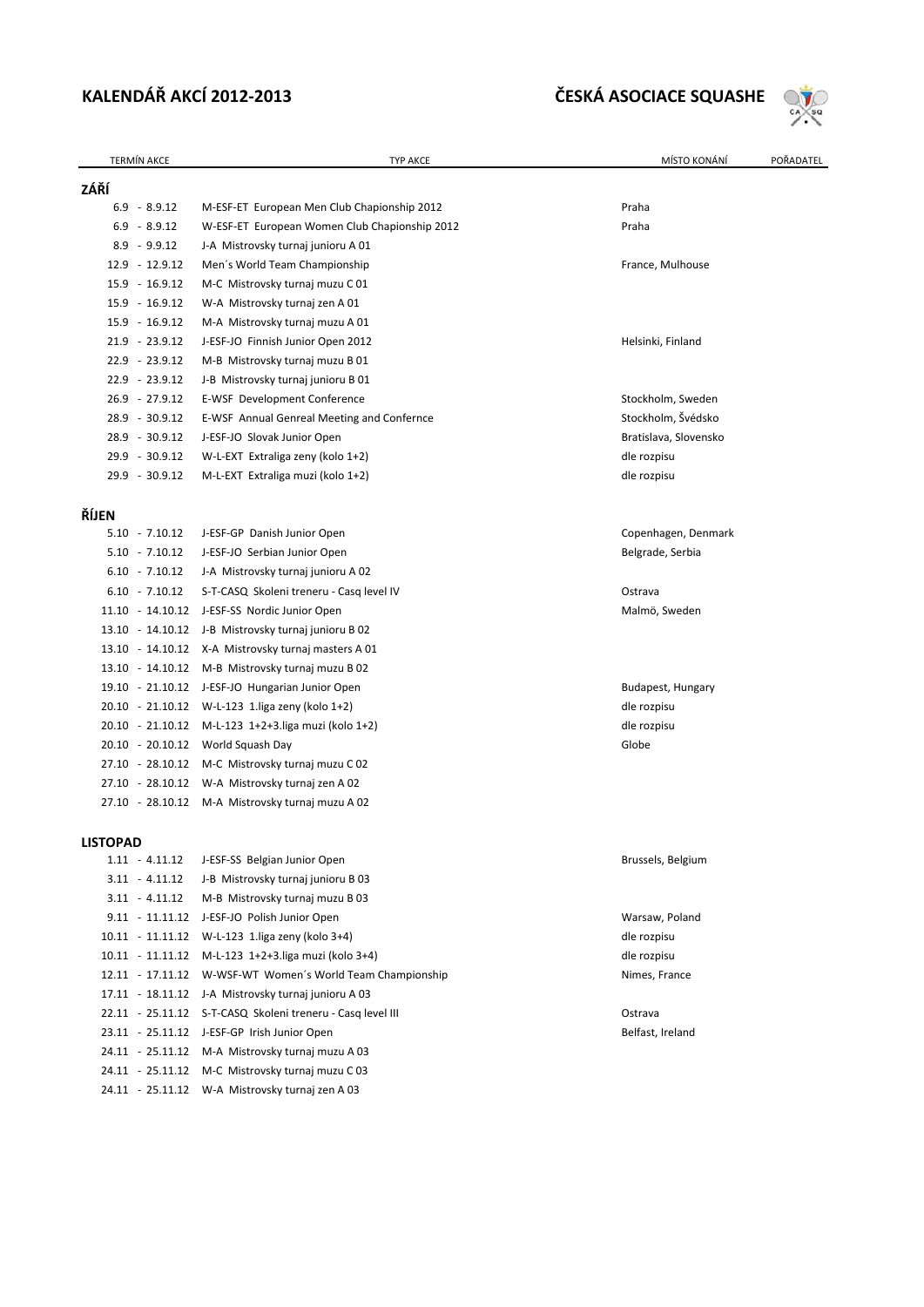## **KALENDÁŘ AKCÍ 2012‐2013 ČESKÁ ASOCIACE SQUASHE**



| <b>TERMÍN AKCE</b>                   | TYP AKCE                                                                       | MÍSTO KONÁNÍ         | POŘADATEL |
|--------------------------------------|--------------------------------------------------------------------------------|----------------------|-----------|
| <b>PROSINEC</b>                      |                                                                                |                      |           |
| $1.12 - 2.12.12$                     | M-L-EXT Extraliga muzi (kolo 3+4)                                              | dle rozpisu          |           |
| $1.12 - 2.12.12$                     | W-L-EXT Extraliga zeny (kolo 3+4)                                              | dle rozpisu          |           |
| $6.12 - 14.12.12$                    | M-WSF-WI Men's World Championship (Open)                                       | Doha, Quatar         |           |
| $6.12 - 9.12.12$                     | J-ESF-SS Swiss Junior Open                                                     | Zurich, Switzerland  |           |
| $8.12 - 9.12.12$                     | J-B Mistrovsky turnaj junioru B 04                                             |                      |           |
| $8.12 - 9.12.12$                     | M-B Mistrovsky turnaj muzu B 04                                                |                      |           |
| 13.12 - 21.12.12                     | W-WSF-WI Women's World Championship (Open) 2012                                | Cayman Islands       |           |
| 15.12 - 16.12.12                     | M-A Mistrovsky turnaj muzu A 04                                                |                      |           |
| 15.12 - 16.12.12                     | M-C Mistrovsky turnaj muzu C 04                                                |                      |           |
| 15.12 - 16.12.12                     | W-A Mistrovsky turnaj zen A 04                                                 |                      |           |
| 15.12 - 16.12.12                     | J-TRE-INT International Youth Series (U18+U20) Scotland, Czech, England, Wales | Edinburgh            |           |
| 22.12 - 23.12.12                     | J-A Mistrovsky turnaj junioru A 04                                             |                      |           |
|                                      | 22.12 - 23.12.12 X-A Mistrovsky turnaj masters A 02                            |                      |           |
| $31.12 - 4.1.13$                     | J-ESF-SS British Junior Open                                                   | Sheffield, Anglie    |           |
|                                      |                                                                                |                      |           |
| LEDEN                                |                                                                                |                      |           |
| $7.1 - 9.1.13$                       | Scottish Junior Open (SS)                                                      | Edinburg, Scotland   |           |
| $12.1 - 13.1.13$                     | J-B Mistrovsky turnaj junioru B 05                                             |                      |           |
| $12.1 - 13.1.13$                     | M-B Mistrovsky turnaj muzu B 05                                                |                      |           |
| $12.1 - 13.1.13$<br>$18.1 - 20.1.13$ | S-T-CASQ Skoleni treneru - Casq level IV                                       |                      |           |
|                                      | J-ESF-GP Czech Junior Open                                                     | Prague, Czech        |           |
| $19.1 - 20.1.13$<br>$19.1 - 20.1.13$ | M-A Mistrovsky turnaj muzu A 05                                                |                      |           |
| $19.1 - 20.1.13$                     | M-C Mistrovsky turnaj muzu C 05<br>W-A Mistrovsky turnaj zen A 05              |                      |           |
| $26.1 - 27.1.13$                     | J-A Mistrovský turnaj juniorů A 05                                             |                      |           |
|                                      |                                                                                |                      |           |
| ÚNOR                                 |                                                                                |                      |           |
| $1.2 - 3.2.13$                       | J-ESF-JO Liechtenstein Junior Open                                             | Vaduz, Liechtenstein |           |
| $2.2 - 3.2.13$                       | M-L-EXT Extraliga muzi (kolo 5+6)                                              |                      |           |
| $2.2 - 3.2.13$                       | W-L-EXT Extraliga zeny (kolo 5+6)                                              |                      |           |
| $7.2 - 9.2.13$                       | J-MR Mistrovství republiky juniorů                                             |                      |           |
| $9.2 - 10.2.13$                      | X-A Mistrovsky turnaj masters A 03                                             |                      |           |
| $16.2 - 17.2.13$                     | W-L-123 1.liga zeny (kolo 5+6)                                                 | dle rozpisu          |           |
| $16.2 - 17.2.13$                     | M-L-123 1+2+3.liga muzi (kolo 5+6)                                             | dle rozpisu          |           |
| $21.2 - 24.2.13$                     | J-ESF-SS French Junior Open                                                    | Lille, France        |           |
| $23.2 - 24.2.13$                     | M-A Mistrovsky turnaj muzu A 06                                                |                      |           |
| $23.2 - 24.2.13$                     | M-C Mistrovsky turnaj muzu C 06                                                |                      |           |
| $23.2 - 24.2.13$                     | W-A Mistrovsky turnaj zen A 06                                                 |                      |           |
| <b>BŘEZEN</b>                        |                                                                                |                      |           |
| $1.3 - 3.3.13$                       | J-ESF-GP Austrian Junior Open                                                  | Vienna, Austria      |           |
| $2.3 - 3.3.13$                       | M-B Mistrovsky turnaj muzu B 06                                                |                      |           |
| $2.3 - 3.3.13$                       | J-B Mistrovsky turnaj junioru B 06                                             |                      |           |
| $7.3 - 9.3.13$                       | M-MR Mistrovství republiky muzu                                                |                      |           |
| $7.3 - 9.3.13$                       | X-MR Mistrovství republiky masters                                             |                      |           |
| $7.3 - 9.3.13$                       | W-MR Mistrovství republiky zeny                                                |                      |           |
| $15.3 - 17.3.13$                     | J-ESF-SS German Junior Open                                                    | Nürnberg, Germany    |           |
| $16.3 - 17.3.13$                     | M-C Mistrovsky turnaj muzu C 07                                                |                      |           |
| $23.3 - 24.3.13$                     | J-A Mistrovsky turnaj junioru A 06                                             |                      |           |
| $23.3 - 24.3.13$                     | M-B Mistrovsky turnaj muzu B 07                                                |                      |           |
| $23.3 - 26.3.13$                     | J-ESF-EI European U19 Individual Championships                                 | Zürich, Switzerland  |           |
| $27.3 - 30.3.13$                     | J-ESF-ET European U19 Team Championships                                       | Zürich, Switzerland  |           |
|                                      |                                                                                |                      |           |